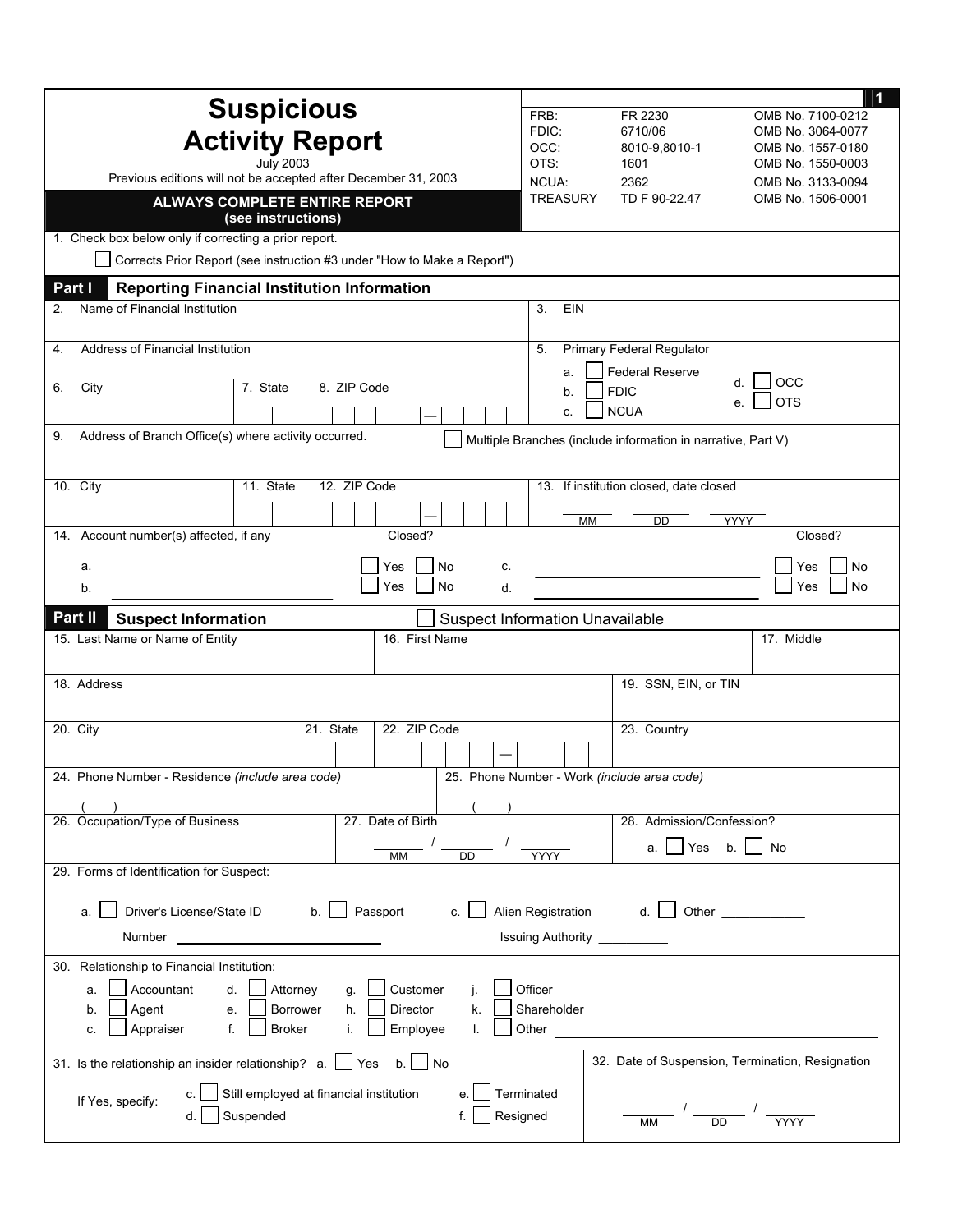| <b>Part III Suspicious Activity Information</b>                                                                                                                                                 |                                                                                                                                                                                             |           | $\overline{2}$                                                                                                                                                                                                                                                                                 |
|-------------------------------------------------------------------------------------------------------------------------------------------------------------------------------------------------|---------------------------------------------------------------------------------------------------------------------------------------------------------------------------------------------|-----------|------------------------------------------------------------------------------------------------------------------------------------------------------------------------------------------------------------------------------------------------------------------------------------------------|
| 33. Date or date range of suspicious activity                                                                                                                                                   |                                                                                                                                                                                             |           | 34. Total dollar amount involved in known or suspicious activity                                                                                                                                                                                                                               |
| From $\frac{1}{\sqrt{M}}$ $\frac{1}{\sqrt{D}}$ $\frac{1}{\sqrt{M}}$ $\frac{1}{\sqrt{M}}$ $\frac{1}{\sqrt{D}}$ $\frac{1}{\sqrt{M}}$ $\frac{1}{\sqrt{M}}$                                         |                                                                                                                                                                                             | .00<br>\$ |                                                                                                                                                                                                                                                                                                |
| 35. Summary characterization of suspicious activity:                                                                                                                                            |                                                                                                                                                                                             |           |                                                                                                                                                                                                                                                                                                |
| Bank Secrecy Act/Structuring/<br>a.<br>Money Laundering<br><b>Bribery/Gratuity</b><br>b.<br><b>Check Fraud</b><br>c.<br><b>Check Kiting</b><br>d.<br>Commercial Loan Fraud<br>е.<br>Other<br>S. | Computer Intrusion<br>f.<br>Consumer Loan Fraud<br>g.<br><b>Counterfeit Check</b><br>h.<br>Counterfeit Credit/Debit Card<br>Τ.<br>Counterfeit Instrument (other)<br>Credit Card Fraud<br>k. |           | Debit Card Fraud<br>Defalcation/Embezzlement<br>m.<br><b>False Statement</b><br>n.<br>Misuse of Position or Self Dealing<br>0.<br>Mortgage Loan Fraud<br>p.<br>Mysterious Disappearance<br>q.<br><b>Wire Transfer Fraud</b><br>r.<br><b>Terrorist Financing</b><br><b>Identity Theft</b><br>u. |
| (type of activity)                                                                                                                                                                              |                                                                                                                                                                                             |           |                                                                                                                                                                                                                                                                                                |
| 36. Amount of loss prior to recovery (if applicable)                                                                                                                                            | 37. Dollar amount of recovery (if applicable)                                                                                                                                               |           | 38. Has the suspicious activity had a material<br>impact on, or otherwise affected, the<br>financial soundness of the institution?                                                                                                                                                             |
| .00                                                                                                                                                                                             | .00<br>\$                                                                                                                                                                                   |           |                                                                                                                                                                                                                                                                                                |
| 39. Has the institution's bonding company been notified?                                                                                                                                        |                                                                                                                                                                                             |           |                                                                                                                                                                                                                                                                                                |
| Yes<br>No<br>b.<br>a.l                                                                                                                                                                          |                                                                                                                                                                                             |           | Yes<br>No                                                                                                                                                                                                                                                                                      |
| 40. Has any law enforcement agency already been advised by telephone, written communication, or otherwise?                                                                                      |                                                                                                                                                                                             |           |                                                                                                                                                                                                                                                                                                |
| <b>DEA</b><br>a.<br><b>FBI</b><br>b.<br><b>IRS</b><br>C.<br>Agency name (for g, h or i)                                                                                                         | Postal Inspection<br>d.<br>Secret Service<br>e.<br>U.S. Customs<br>f.                                                                                                                       |           | <b>Other Federal</b><br>g.<br><b>State</b><br>h.<br>Local                                                                                                                                                                                                                                      |
| 41. Name of person(s) contacted at Law Enforcement Agency                                                                                                                                       |                                                                                                                                                                                             |           | 42. Phone Number (include area code)                                                                                                                                                                                                                                                           |
| 43. Name of person(s) contacted at Law Enforcement Agency                                                                                                                                       |                                                                                                                                                                                             |           | 44. Phone Number (include area code)                                                                                                                                                                                                                                                           |
| Part IV<br><b>Contact for Assistance</b>                                                                                                                                                        |                                                                                                                                                                                             |           |                                                                                                                                                                                                                                                                                                |
| 45. Last Name                                                                                                                                                                                   | 46. First Name                                                                                                                                                                              |           | 47. Middle                                                                                                                                                                                                                                                                                     |
| 48. Title/Occupation                                                                                                                                                                            | 49. Phone Number (include area code)                                                                                                                                                        |           | 50. Date Prepared                                                                                                                                                                                                                                                                              |
|                                                                                                                                                                                                 |                                                                                                                                                                                             |           | MM<br>YYYY<br>DD                                                                                                                                                                                                                                                                               |
| 51. Agency (if not filed by financial institution)                                                                                                                                              |                                                                                                                                                                                             |           |                                                                                                                                                                                                                                                                                                |
|                                                                                                                                                                                                 |                                                                                                                                                                                             |           |                                                                                                                                                                                                                                                                                                |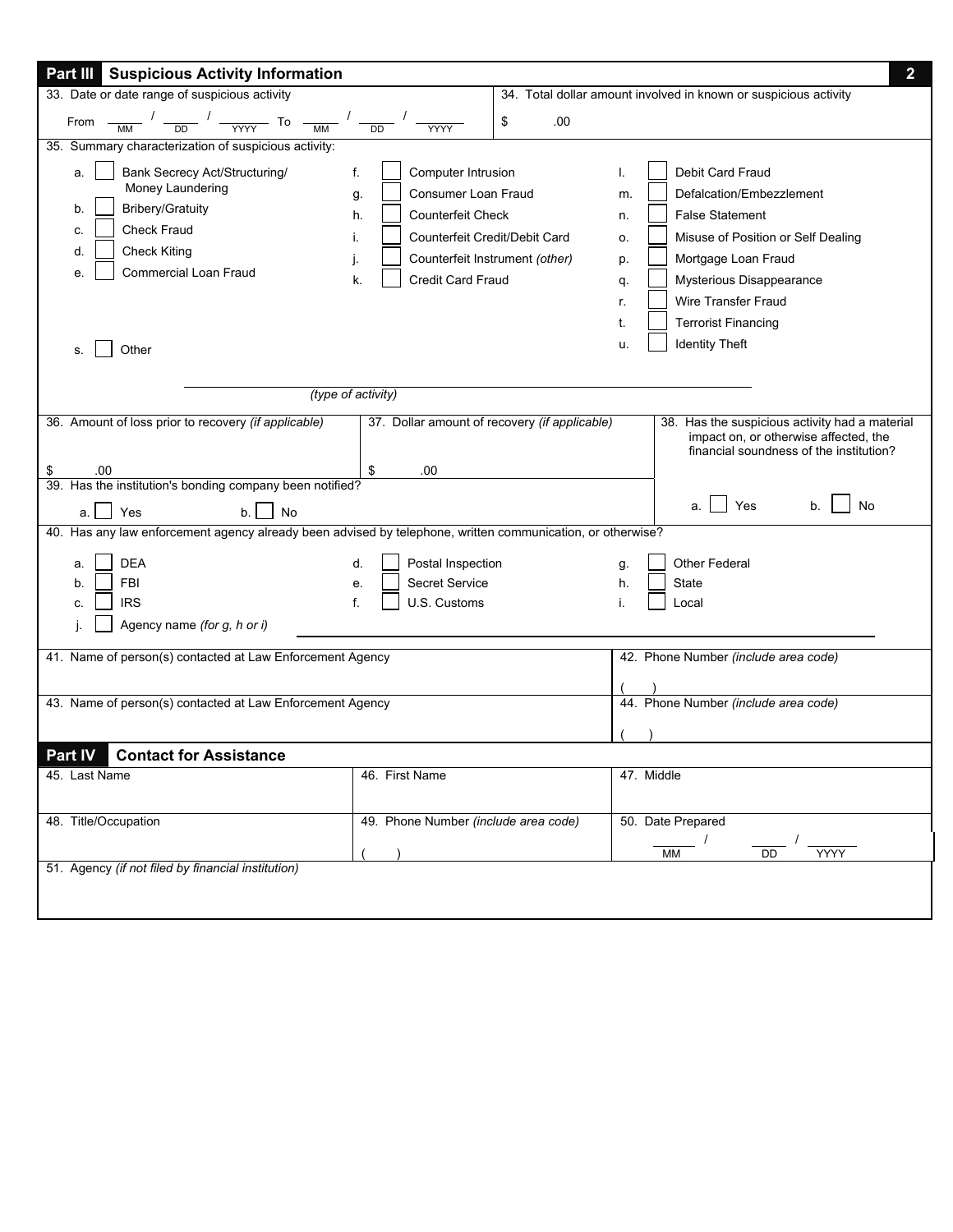| <b>Suspicious Activity Information Explanation/Description</b><br><b>Part V</b>                                                                                                                                                                                                                                                                                                                                                                                                                                                                                                                                                                                                                                                                                                                                                                                                                                                                                                                                                                                                                                                                                                                                                                                                                                                                         |                                                                                                                                                                                                                                                                                                                                                                                                                                                                                                                                                                                                                                                                                                                                                                                                                                                                                                                                                                                                                                                                                                   |  |  |  |
|---------------------------------------------------------------------------------------------------------------------------------------------------------------------------------------------------------------------------------------------------------------------------------------------------------------------------------------------------------------------------------------------------------------------------------------------------------------------------------------------------------------------------------------------------------------------------------------------------------------------------------------------------------------------------------------------------------------------------------------------------------------------------------------------------------------------------------------------------------------------------------------------------------------------------------------------------------------------------------------------------------------------------------------------------------------------------------------------------------------------------------------------------------------------------------------------------------------------------------------------------------------------------------------------------------------------------------------------------------|---------------------------------------------------------------------------------------------------------------------------------------------------------------------------------------------------------------------------------------------------------------------------------------------------------------------------------------------------------------------------------------------------------------------------------------------------------------------------------------------------------------------------------------------------------------------------------------------------------------------------------------------------------------------------------------------------------------------------------------------------------------------------------------------------------------------------------------------------------------------------------------------------------------------------------------------------------------------------------------------------------------------------------------------------------------------------------------------------|--|--|--|
| Explanation/description of known or suspected violation of law or<br>suspicious activity.<br>This section of the report is <b>critical</b> . The care with which it is written may<br>make the difference in whether or not the described conduct and its possible<br>criminal nature are clearly understood. Provide below a chronological and<br>complete account of the possible violation of law, including what is unusual,<br>irregular or suspicious about the transaction, using the following checklist as<br>you prepare your account. If necessary, continue the narrative on a<br>duplicate of this page.<br>a. Describe supporting documentation and retain for 5 years.<br><b>Explain</b> who benefited, financially or otherwise, from the transaction, how<br>l b.<br>much, and how.<br>c. Retain any confession, admission, or explanation of the transaction<br>provided by the suspect and indicate to whom and when it was given.<br>d. Retain any confession, admission, or explanation of the transaction<br>provided by any other person and indicate to whom and when it was given.<br>e. Retain any evidence of cover-up or evidence of an attempt to deceive<br>federal or state examiners or others.<br>Tips on SAR Form preparation and filing are available in the SAR Activity Review at www.fincen.gov/pub reports.html. | <b>Indicate</b> where the possible violation took place (e.g., main office, branch,<br>f.<br>other).<br>Indicate whether the possible violation is an isolated incident or relates to<br>q.<br>other transactions.<br>h. Indicate whether there is any related litigation; if so, specify.<br>Recommend any further investigation that might assist law enforcement<br>authorities.<br><b>Indicate</b> whether any information has been excluded from this report;<br>П.<br>if so, why?<br>k. If you are correcting a previously filed report, describe the changes that<br>are being made.<br>For Bank Secrecy Act/Structuring/Money Laundering reports, include the<br>following additional information:<br>Indicate whether currency and/or monetary instruments were involved. If<br>so, provide the amount and/or description of the instrument (for example,<br>bank draft, letter of credit, domestic or international money order, stocks,<br>bonds, traveler's checks, wire transfers sent or received, cash, etc.).<br>m. Indicate any account number that may be involved or affected. |  |  |  |
|                                                                                                                                                                                                                                                                                                                                                                                                                                                                                                                                                                                                                                                                                                                                                                                                                                                                                                                                                                                                                                                                                                                                                                                                                                                                                                                                                         |                                                                                                                                                                                                                                                                                                                                                                                                                                                                                                                                                                                                                                                                                                                                                                                                                                                                                                                                                                                                                                                                                                   |  |  |  |

**Paperwork Reduction Act Notice: The purpose of this form is to provide an effective and consistent means for financial institutions to notify appropriate law enforcement agencies of known or suspected criminal conduct or suspicious activities that take place at or were perpetrated against financial institutions. This report is required by law, pursuant to**  authority contained in the following statutes. Board of Governors of the Federal Reserve System: 12 U.S.C. 324, 334, 611a, 1844(b) and (c), 3105(c) (2) and 3106(a). Federal Deposit<br>Insurance Corporation: 12 U.S.C. 93a, 181 **includes time to gather and maintain data in the required report, review the instructions, and complete the information collection. Send comments regarding this burden estimate, including suggestions for reducing the burden, to the Office of Management and Budget, Paperwork Reduction Project, Washington, DC 20503 and, depending on your primary Federal regulatory agency, to Secretary, Board of Governors of the Federal Reserve System, Washington, DC 20551; or Assistant Executive Secretary, Federal Deposit Insurance**  Corporation, Washington, DC 20429; or Legislative and Regulatory Analysis Division, Office of the Comptroller of the Currency, Washington, DC 20219; or Office of Thrift<br>Supervision, Enforcement Office, Washington, DC 20552 **required to respond to, a collection of information unless it displays a currently valid OMB control number.**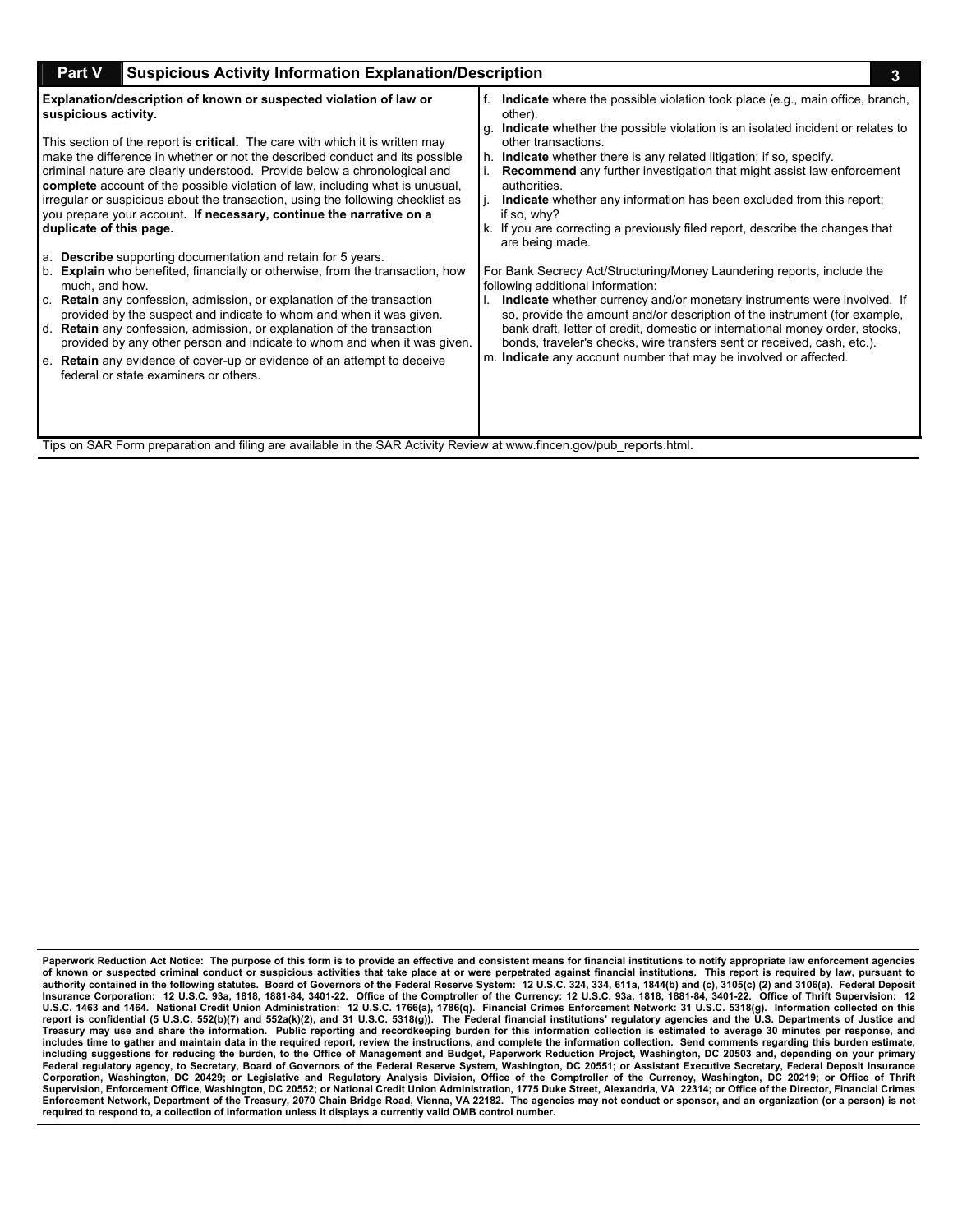## **Suspicious Activity Report Instructions**

**Safe Harbor** Federal law (31 U.S.C. 5318(g)(3)) provides complete protection from civil liability for all reports of suspicious transactions made to appropriate authorities, including supporting documentation, regardless of whether such reports are filed pursuant to this report's instructions or are filed on a voluntary basis. Specifically, the law provides that a financial institution, and its directors, officers, employees and agents, that make a disclosure of any possible violation of law or regulation, including in connection with the preparation of suspicious activity reports, "shall not be liable to any person under any law or regulation of the United States, any constitution, law, or regulation of any State or political subdivision of any State, or under any contract or other legally enforceable agreement (including any arbitration agreement), for such disclosure or for any failure to provide notice of such disclosure to the person who is the subject of such disclosure or any other person identified in the disclosure."

**Notification Prohibited** Federal law (31 U.S.C. 5318(g)(2)) requires that a financial institution, and its directors, officers, employees and agents who, voluntarily or by means of a suspicious activity report, report suspected or known criminal violations or suspicious activities may not notify any person involved in the transaction that the transaction has been reported.

**In situations involving violations requiring immediate attention, such as when a reportable violation is ongoing, the financial institution shall immediately notify, by telephone, appropriate law enforcement and financial institution supervisory authorities in addition to filing a timely suspicious activity report.** 

## **WHEN TO MAKE A REPORT:**

- 1. All financial institutions operating in the United States, including insured banks, savings associations, savings association service corporations, credit unions, bank holding companies, nonbank subsidiaries of bank holding companies, Edge and Agreement corporations, and U.S. branches and agencies of foreign banks, are required to make this report following the discovery of:
	- a. **Insider abuse involving any amount.** Whenever the financial institution detects any known or suspected Federal criminal violation, or pattern of criminal violations, committed or attempted against the financial institution or involving a transaction or transactions conducted through the financial institution, where the financial institution believes that it was either an actual or potential victim of a criminal violation, or series of criminal violations, or that the financial institution was used to facilitate a criminal transaction, and the financial institution has a substantial basis for identifying one of its directors, officers, employees, agents or other institution-affiliated parties as having committed or aided in the commission of a criminal act regardless of the amount involved in the violation.
	- b. **Violations aggregating \$5,000 or more where a suspect can be identified.** Whenever the financial institution detects any known or suspected Federal criminal violation, or pattern of criminal violations, committed or attempted against the financial institution or involving a transaction or transactions conducted through the financial institution and involving or aggregating \$5,000 or more in funds or other assets, where the financial institution believes that it was either an actual or potential victim of a criminal violation, or series of criminal violations, or that the financial institution was used to facilitate a criminal transaction, and the financial institution has a substantial basis for identifying a possible suspect or group of suspects. If it is determined prior to filing this report that the identified suspect or group of suspects has used an "alias," then information regarding the true identity of the suspect or group of suspects, as well as alias identifiers, such as drivers' licenses or social security numbers, addresses and telephone numbers, must be reported.
	- c. **Violations aggregating \$25,000 or more regardless of a potential suspect.** Whenever the financial institution detects any known or suspected Federal criminal violation, or pattern of criminal violations, committed or attempted against the financial institution or involving a transaction or transactions conducted through the financial institution and involving or aggregating \$25,000 or more in funds or other assets, where the financial institution believes that it was either an actual or potential victim of a criminal violation, or series of criminal violations, or that the financial institution was used to facilitate a criminal transaction, even though there is no substantial basis for identifying a possible suspect or group of suspects.
	- d. **Transactions aggregating \$5,000 or more that involve potential money laundering or violations of the Bank Secrecy Act.** Any transaction (which for purposes of this subsection means a deposit, withdrawal, transfer between accounts, exchange of currency, loan, extension of credit, purchase or sale of any stock, bond, certificate of deposit, or other monetary instrument or investment security, or any other payment, transfer, or delivery by, through, or to a financial institution, by whatever means effected) conducted or attempted by, at or through the financial institution and involving or aggregating \$5,000 or more in funds or other assets, if the financial institution knows, suspects, or has reason to suspect that:
		- i. The transaction involves funds derived from illegal activities or is intended or conducted in order to hide or disguise funds or assets derived from illegal activities (including, without limitation, the ownership, nature, source, location, or control of such funds or assets) as part of a plan to violate or evade any law or regulation or to avoid any transaction reporting requirement under Federal law;
		- ii. The transaction is designed to evade any regulations promulgated under the Bank Secrecy Act; or
		- iii. The transaction has no business or apparent lawful purpose or is not the sort in which the particular customer would normally be expected to engage, and the financial institution knows of no reasonable explanation for the transaction after examining the available facts, including the background and possible purpose of the transaction.